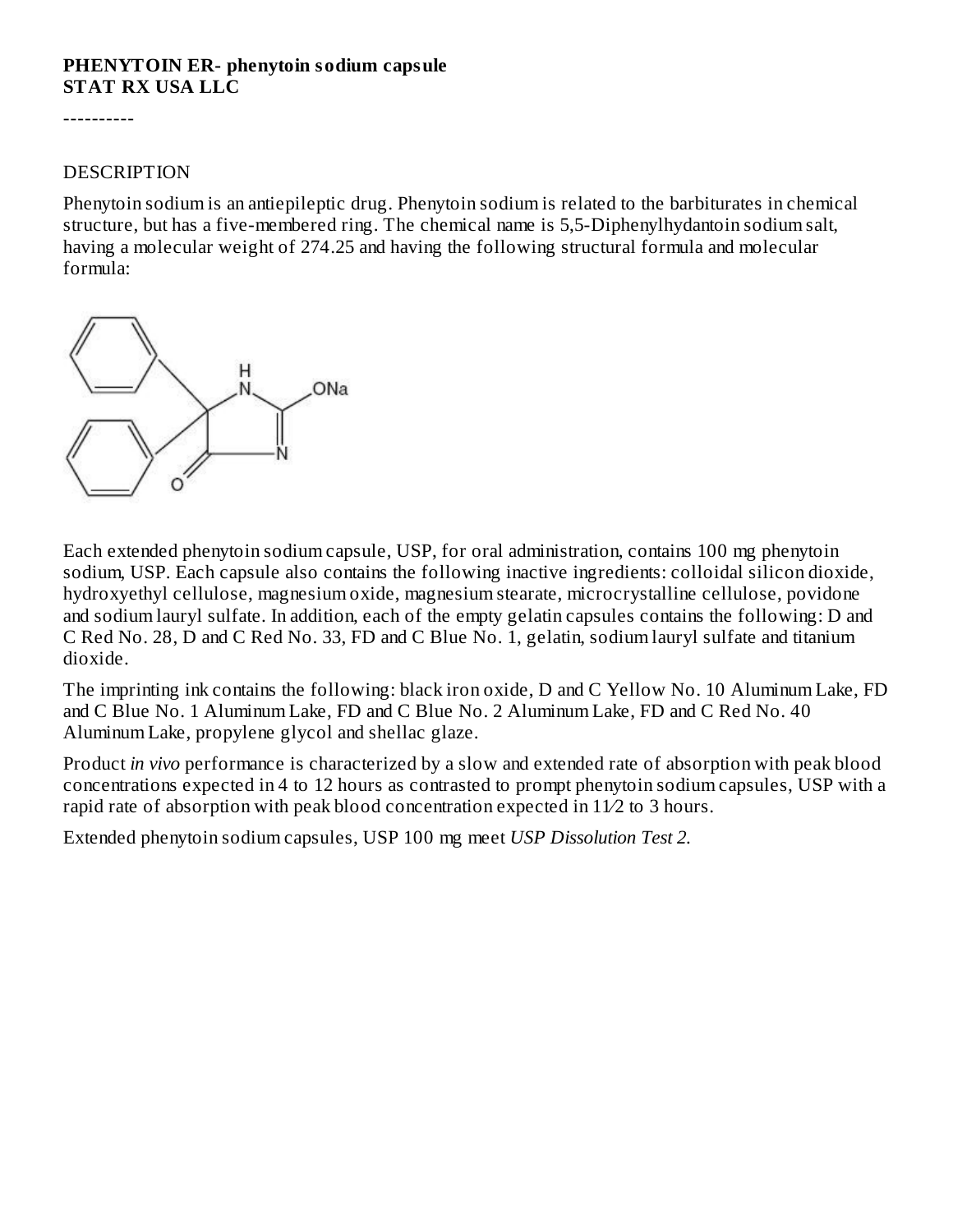

#### **LABEL IMAGE**

# CLINICAL PHARMACOLOGY

Phenytoin is an antiepileptic drug which can be used in the treatment of epilepsy. The primary site of action appears to be the *motor cortex* where spread of seizure activity is inhibited. Possibly by promoting sodium efflux from neurons, phenytoin tends to *stabilize* the threshold against hyperexcitability caused by excessive stimulation or environmental changes capable of reducing membrane sodium gradient. This includes the reduction of posttetanic potentiation at synapses. Loss of posttetanic potentiation prevents cortical seizure foci from detonating adjacent cortical areas. Phenytoin reduces the maximal activity of brain stem centers responsible for the tonic phase of tonic-clonic (grand mal) seizures.

The plasma half-life in man after oral administration of phenytoin averages 22 hours, with a range of 7 to 42 hours. Steady-state therapeutic levels are achieved at least 7 to 10 days (5 to 7 half-lives) after initiation of therapy with recommended doses of 300 mg/day.

When serum level determinations are necessary, they should be obtained at least 5 to 7 half-lives after treatment initiation, dosage change, or addition or subtraction of another drug to the regimen so that equilibrium or steady-state will have been achieved. Trough levels provide information about clinically effective serum level range and confirm patient compliance and are obtained just prior to the patient's next scheduled dose. Peak levels indicate an individual's threshold for emergence of dose related side effects and are obtained at the time of expected peak concentration. For extended phenytoin sodium capsules peak serum levels occur 4 to 12 hours after administration.

Optimum control without clinical signs of toxicity occurs more often with serum levels between 10 and 20 mcg/mL, although some mild cases of tonic-clonic (grand mal) epilepsy may be controlled with lower serum levels of phenytoin.

In most patients maintained at a steady dosage, stable phenytoin serum levels are achieved. There may be wide interpatient variability in phenytoin serum levels with equivalent dosages. Patients with unusually low levels may be noncompliant or hypermetabolizers of phenytoin. Unusually high levels result from liver disease, congenital enzyme deficiency, or drug interactions which result in metabolic interference. The patient with large variations in phenytoin plasma levels, despite standard doses, presents a difficult clinical problem. Serum level determinations in such patients may be particularly helpful. As phenytoin is highly protein bound, free phenytoin levels may be altered in patients whose protein binding characteristics differ from normal.

Most of the drug is excreted in the bile as inactive metabolites which are then reabsorbed from the intestinal tract and excreted in the urine. Urinary excretion of phenytoin and its metabolites occurs partly with glomerular filtration but more importantly by tubular secretion. Because phenytoin is hydroxylated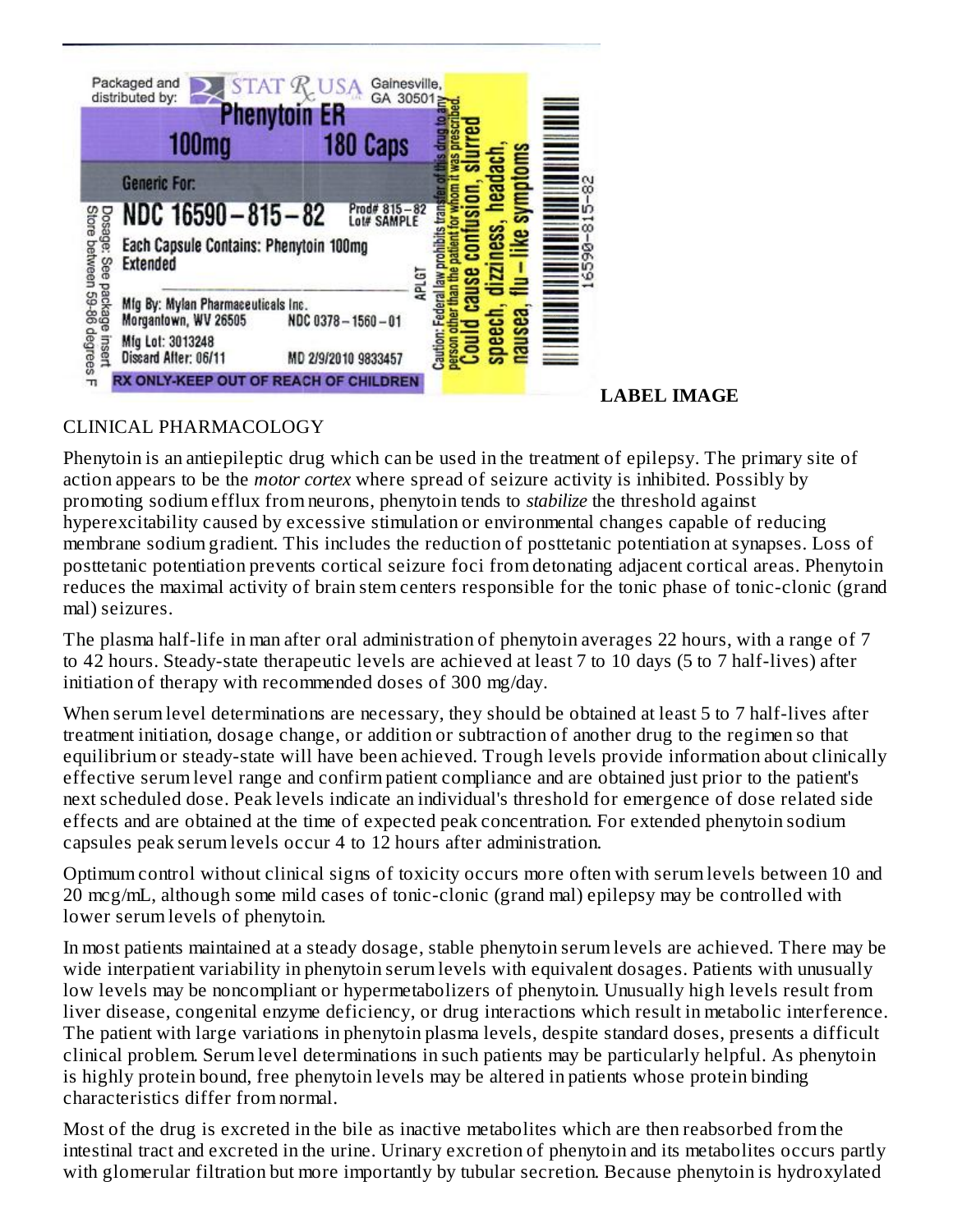in the liver by an enzyme system which is saturable at high plasma levels, small incremental doses may increase the half-life and produce very substantial increases in serum levels, when these are in the upper range. The steady-state level may be disproportionately increased, with resultant intoxication, from an increase in dosage of 10% or more. INDICATIONS AND USAGE

Extended phenytoin sodium capsules are indicated for the control of generalized tonic-clonic (grand mal) and complex partial (psychomotor, temporal lobe) seizures and prevention and treatment of seizures occurring during or following neurosurgery.

Phenytoin serum level determinations may be necessary for optimal dosage adjustments (see DOSAGE AND ADMINISTRATION and CLINICAL PHARMACOLOGY). CONTRAINDICATIONS

Extended phenytoin sodium capsules are contraindicated in those patients who are hypersensitive to phenytoin or other hydantoins. WARNINGS

Abrupt withdrawal of phenytoin in epileptic patients may precipitate status epilepticus. When, in the judgment of the clinician, the need for dosage reduction, discontinuation, or substitution of alternative antiepileptic medication arises, this should be done gradually. However, in the event of an allergic or hypersensitivity reaction, rapid substitution of alternative therapy may be necessary. In this case, alternative therapy should be an antiepileptic drug not belonging to the hydantoin chemical class. Suicidal Behavior and Ideation

Antiepileptic drugs (AEDs), including phenytoin sodium, may increase the risk of suicidal thoughts or behavior in patients taking these drugs for any indication. Patients treated with any AED for any indication should be monitored for the emergence or worsening of depression, suicidal thoughts or behavior, and/or any unusual changes in mood or behavior.

Pooled analyses of 199 placebo-controlled clinical trials (mono- and adjunctive therapy) of 11 different AEDs showed that patients randomized to one of the AEDs had approximately twice the risk (adjusted Relative Risk 1.8, 95% CI:1.2, 2.7) of suicidal thinking or behavior compared to patients randomized to placebo. In these trials, which had a median treatment duration of 12 weeks, the estimated incidence rate of suicidal behavior or ideation among 27,863 AED-treated patients was 0.43%, compared to 0.24% among 16,029 placebo-treated patients, representing an increase of approximately one case of suicidal thinking or behavior for every 530 patients treated. There were four suicides in drug-treated patients in the trials and none in placebo-treated patients, but the number is too small to allow any conclusion about drug effect on suicide.

The increased risk of suicidal thoughts or behavior with AEDs was observed as early as one week after starting drug treatment with AEDs and persisted for the duration of treatment assessed. Because most trials included in the analysis did not extend beyond 24 weeks, the risk of suicidal thoughts or behavior beyond 24 weeks could not be assessed.

The risk of suicidal thoughts or behavior was generally consistent among drugs in the data analyzed. The finding of increased risk with AEDs of varying mechanisms of action and across a range of indications suggests that the risk applies to all AEDs used for any indication. The risk did not vary substantially by age (5 to 100 years) in the clinical trials analyzed.

Table 1 shows absolute and relative risk by indication for all evaluated AEDs.

The relative risk for suicidal thoughts or behavior was higher in clinical trials for epilepsy than in clinical trials for psychiatric or other conditions, but the absolute risk differences were similar for the epilepsy and psychiatric indications.

Anyone considering prescribing phenytoin sodium or any other AED must balance this risk with the risk of untreated illness. Epilepsy and many other illnesses for which AEDs are prescribed are themselves associated with morbidity and mortality and an increased risk of suicidal thoughts and behavior. Should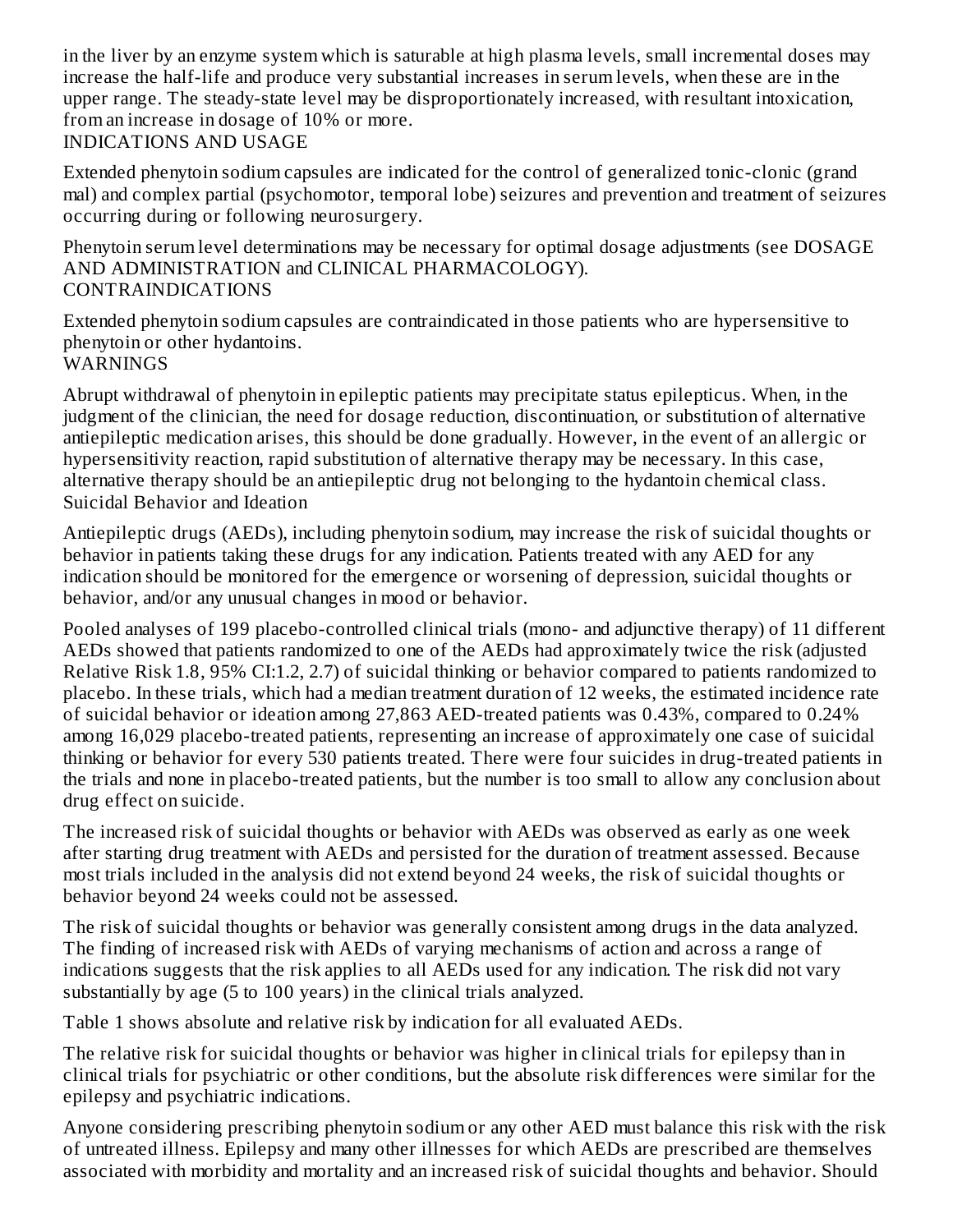suicidal thoughts and behavior emerge during treatment, the prescriber needs to consider whether the emergence of these symptoms in any given patient may be related to the illness being treated.

Patients, their caregivers, and families should be informed that AEDs increase the risk of suicidal thoughts and behavior and should be advised of the need to be alert for the emergence or worsening of the signs and symptoms of depression, any unusual changes in mood or behavior, or the emergence of suicidal thoughts, behavior, or thoughts about self-harm. Behaviors of concern should be reported immediately to healthcare providers.

There have been a number of reports suggesting a relationship between phenytoin and the development of lymphadenopathy (local or generalized) including benign lymph node hyperplasia, pseudolymphoma, lymphoma, and Hodgkin's Disease. Although a cause and effect relationship has not been established, the occurrence of lymphadenopathy indicates the need to differentiate such a condition from other types of lymph node pathology. Lymph node involvement may occur with or without symptoms and signs resembling serum sickness, e.g., fever, rash, and liver involvement.

In all cases of lymphadenopathy, follow-up observation for an extended period is indicated and every effort should be made to achieve seizure control using alternative antiepileptic drugs.

Acute alcoholic intake may increase phenytoin serum levels while chronic alcohol use may decrease serum levels.

In view of isolated reports associating phenytoin with exacerbation of porphyria, caution should be exercised in using this medication in patients suffering from this disease. Usage in PregnancyClinicalA. Risks to Mother

An increase in seizure frequency may occur during pregnancy because of altered phenytoin pharmacokinetics. Periodic measurement of plasma phenytoin concentrations may be valuable in the management of pregnant women as a guide to appropriate adjustment of dosage (see PRECAUTIONS: Laboratory Tests). However, postpartum restoration of the original dosage will probably be indicated. B. Risks to the Fetus

If this drug is used during pregnancy, or if the patient becomes pregnant while taking the drug, the patient should be apprised of the potential harm to the fetus.

Prenatal exposure to phenytoin may increase the risks for congenital malformations and other adverse developmental outcomes. Increased frequencies of major malformations (such as orofacial clefts and cardiac defects), minor anomalies (dysmorphic facial features, nail and digit hypoplasia), growth abnormalities (including microcephaly), and mental deficiency have been reported among children born to epileptic women who took phenytoin alone or in combination with other antiepileptic drugs during pregnancy. There have also been several reported cases of malignancies, including neuroblastoma, in children whose mothers received phenytoin during pregnancy. The overall incidence of malformations for children of epileptic women treated with antiepileptic drugs (phenytoin and/or others) during pregnancy is about 10%, or 2-to 3-fold that in the general population. However, the relative contributions of antiepileptic drugs and other factors associated with epilepsy to this increased risk are uncertain and in most cases it has not been possible to attribute specific developmental abnormalities to particular antiepileptic drugs.

Patients should consult with their physicians to weigh the risks and benefits of phenytoin during pregnancy.

C. Postpartum Period

A potentially life threatening bleeding disorder related to decreased levels of vitamin K-dependent clotting factors may occur in newborns exposed to phenytoin *in utero*. This drug-induced condition can be prevented with vitamin K administration to the mother before delivery and to the neonate after birth. Preclinical

Increased resorption and malformation rates have been reported following administration of phenytoin doses of 75 mg/kg or higher (approximately 120% of the maximum human loading dose or higher on a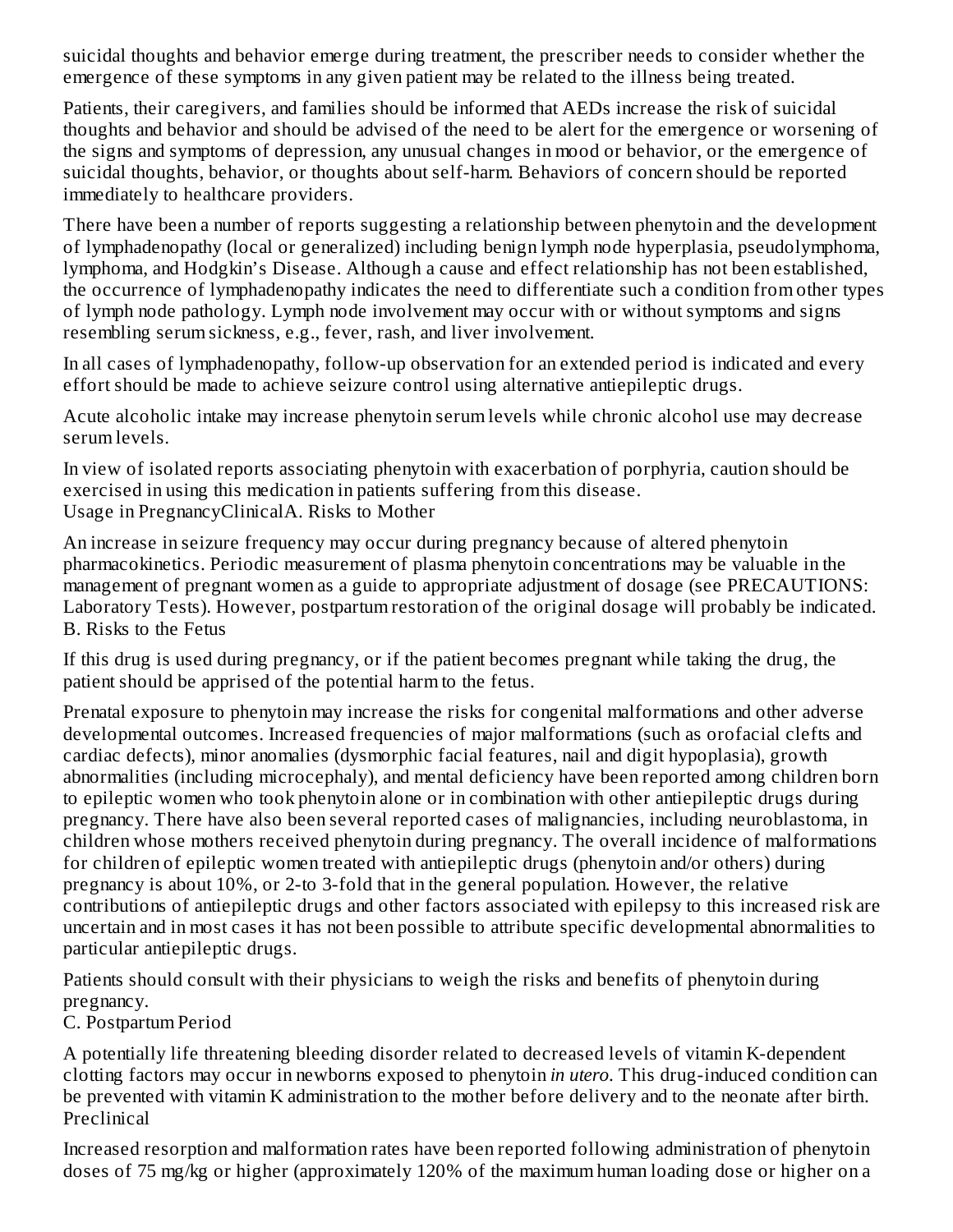$mg/m<sup>2</sup>$  basis) to pregnant rabbits. PRECAUTIONSGeneral

The liver is the chief site of biotransformation of phenytoin; patients with impaired liver function, elderly patients, or those who are gravely ill may show early signs of toxicity.

A small percentage of individuals who have been treated with phenytoin have been shown to metabolize the drug slowly. Slow metabolism may be due to limited enzyme availability and lack of induction; it appears to be genetically determined.

Phenytoin should be discontinued if a skin rash appears (see WARNINGS section regarding drug discontinuation). If the rash is exfoliative, purpuric, or bullous, or if lupus erythematosus, Stevens-Johnson Syndrome, or toxic epidermal necrolysis is suspected, use of this drug should not be resumed and alternative therapy should be considered. (See ADVERSE REACTIONS.) If the rash is of a milder type (measles-like or scarlatiniform), therapy may be resumed after the rash has completely disappeared. If the rash recurs upon reinstitution of therapy, further phenytoin medication is contraindicated.

Phenytoin and other hydantoins are contraindicated in patients who have experienced phenytoin hypersensitivity (see CONTRAINDICATIONS). Additionally, caution should be exercised if using structurally similar compounds (e.g., barbiturates, succinamides, oxazolidinediones and other related compounds) in these same patients.

Hyperglycemia, resulting from the drug's inhibitory effects on insulin release, has been reported. Phenytoin may also raise the serum glucose level in diabetic patients.

Osteomalacia has been associated with phenytoin therapy and is considered to be due to phenytoin's interference with Vitamin D metabolism.

Phenytoin is not indicated for seizures due to hypoglycemic or other metabolic causes. Appropriate diagnostic procedures should be performed as indicated.

Phenytoin is not effective for absence (petit mal) seizures. If tonic-clonic (grand mal) and absence (petit mal) seizures are present, combined drug therapy is needed.

Serum levels of phenytoin sustained above the optimal range may produce confusional states referred to as "delirium," "psychosis," or "encephalopathy," or rarely irreversible cerebellar dysfunction. Accordingly, at the first sign of acute toxicity, plasma levels are recommended. Dose reduction of phenytoin therapy is indicated if plasma levels are excessive; if symptoms persist, termination is recommended. (See WARNINGS.) Information for Patients

Patients taking phenytoin should be advised of the importance of adhering strictly to the prescribed dosage regimen, and of informing the physician of any clinical condition in which it is not possible to take the drug orally as prescribed, e.g., surgery, etc.

Patients should also be cautioned on the use of other drugs or alcoholic beverages without first seeking the physician's advice.

Patients should be instructed to call their physician if skin rash develops.

The importance of good dental hygiene should be stressed in order to minimize the development of gingival hyperplasia and its complications.

Patients should be informed of the availability of a Medication Guide, and they should be instructed to read the Medication Guide prior to taking phenytoin sodium. Patients should be instructed to take phenytoin sodium only as prescribed.

Suicidal Thinking and Behavior

Patients, their caregivers, and families should be counseled that AEDs, including phenytoin sodium, may increase the risk of suicidal thoughts and behavior and should be advised of the need to be alert for the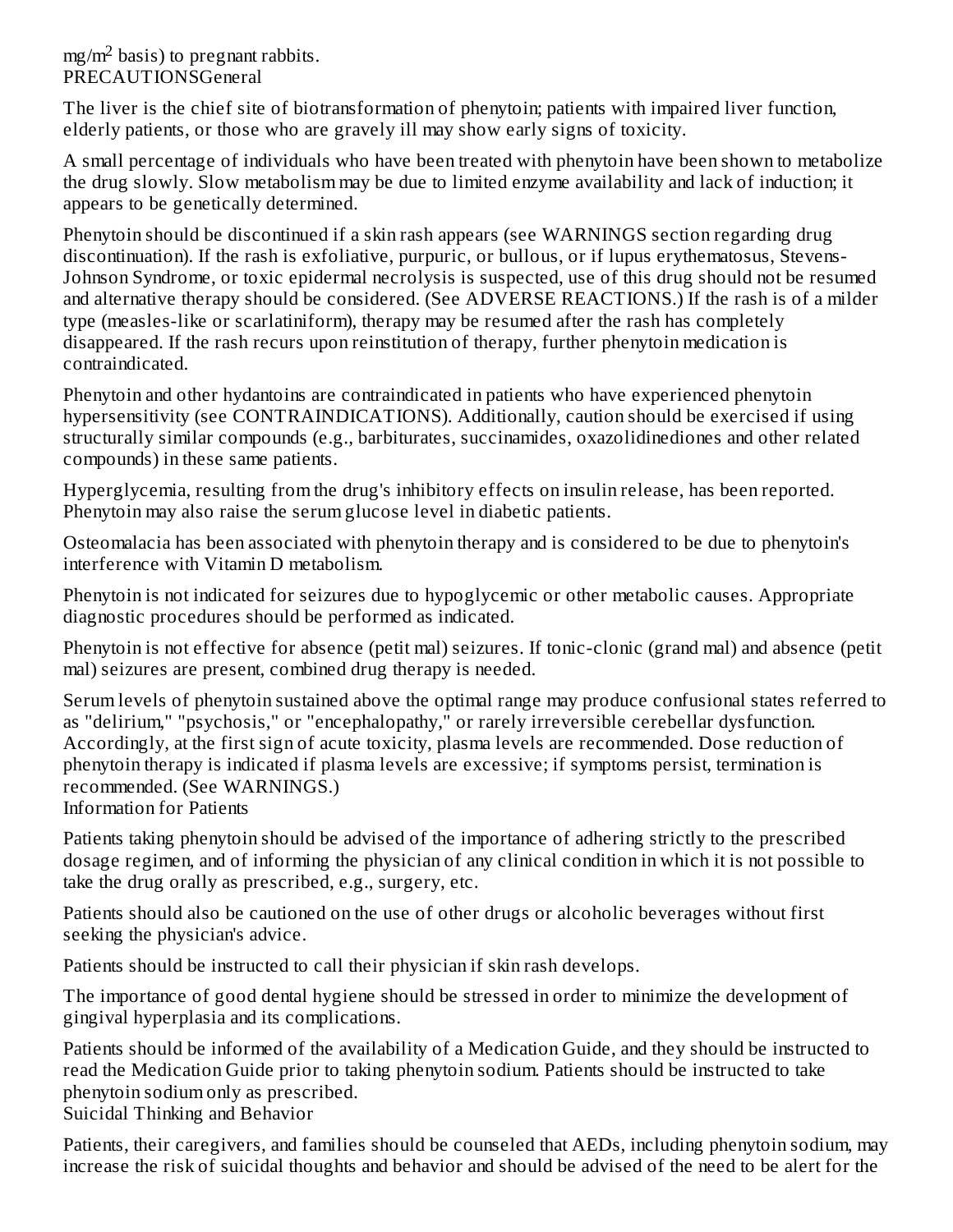emergence or worsening of symptoms of depression, any unusual changes in mood or behavior, or the emergence of suicidal thoughts, behavior, or thoughts about self-harm. Behaviors of concern should be reported immediately to healthcare providers.

Patients should be encouraged to enroll in the North American Antiepileptic Drug (NAAED) Pregnancy Registry if they become pregnant. This Registry is collecting information about the safety of antiepileptic drugs during pregnancy. To enroll, patients can call the toll free number 1-888-233-2334 (see PRECAUTIONS: Pregnancy). Laboratory Tests

Phenytoin serum level determinations may be necessary to achieve optimal dosage adjustments. Drug Interactions

There are many drugs which may increase or decrease phenytoin levels or which phenytoin may affect. Serum level determinations for phenytoin are especially helpful when possible drug interactions are suspected. The most commonly occurring drug interactions are listed below.

- 1. Drugs which may increase phenytoin serum levels include: acute alcohol intake, amiodarone, chloramphenicol, chlordiazepoxide, cimetidine, diazepam, dicumarol, disulfiram, estrogens, ethosuximide, fluoxetine,  $H_2$ -antagonists, halothane, isoniazid, methylphenidate, phenothiazines, phenylbutazone, salicylates, succinamides, sulfonamides, ticlopidine, tolbutamide, trazodone.
- 2. Drugs which may decrease phenytoin levels include: carbamazepine, chronic alcohol abuse, reserpine, and sucralfate. Moban<sup> $\circledast$ </sup> brand of molindone hydrochloride contains calcium ions which interfere with the absorption of phenytoin. Ingestion times of phenytoin and antacid preparations containing calcium should be staggered in patients with low serum phenytoin levels to prevent absorption problems.
- 3. Drugs which may either increase or decrease phenytoin serum levels include: phenobarbital, sodium valproate, and valproic acid. Similarly, the effect of phenytoin on phenobarbital, valproic acid and sodium valproate serum levels is unpredictable.
- 4. Although not a true drug interaction, tricyclic antidepressants may precipitate seizures in susceptible patients and phenytoin dosage may need to be adjusted.
- 5. Drugs whose efficacy is impaired by phenytoin include: corticosteroids, coumarin anticoagulants, digitoxin, doxycycline, estrogens, furosemide, oral contraceptives, paroxetine, quinidine, rifampin, theophylline, vitamin D.

Drug Enteral Feeding/Nutritional Preparations Interaction

Literature reports suggest that patients who have received enteral feeding preparations and/or related nutritional supplements have lower than expected phenytoin plasma levels. It is therefore suggested that phenytoin not be administered concomitantly with an enteral feeding preparation. More frequent serum phenytoin level monitoring may be necessary in these patients. Drug/Laboratory Test Interactions

Phenytoin may decrease serum concentrations of  $T_{4}$ . It may also produce lower than normal values for dexamethasone or metyrapone tests. Phenytoin may cause increased serum levels of glucose, alkaline phosphatase, and gamma glutamyl transpeptidase (GGT).

Care should be taken when using immunoanalytical methods to measure plasma phenytoin concentrations. Carcinogenesis

See WARNINGS section for information on carcinogenesis. PregnancyPregnancy Category D

# See WARNINGS.

To provide information regarding the effects of *in utero* exposure to phenytoin sodium, physicians are advised to recommend that pregnant patients taking phenytoin sodium enroll in the North American Antiepileptic Drug (NAAED) Pregnancy Registry. This can be done by calling the toll free number 1- 888-233-2334, and must be done by patients themselves. Information on the registry can also be found at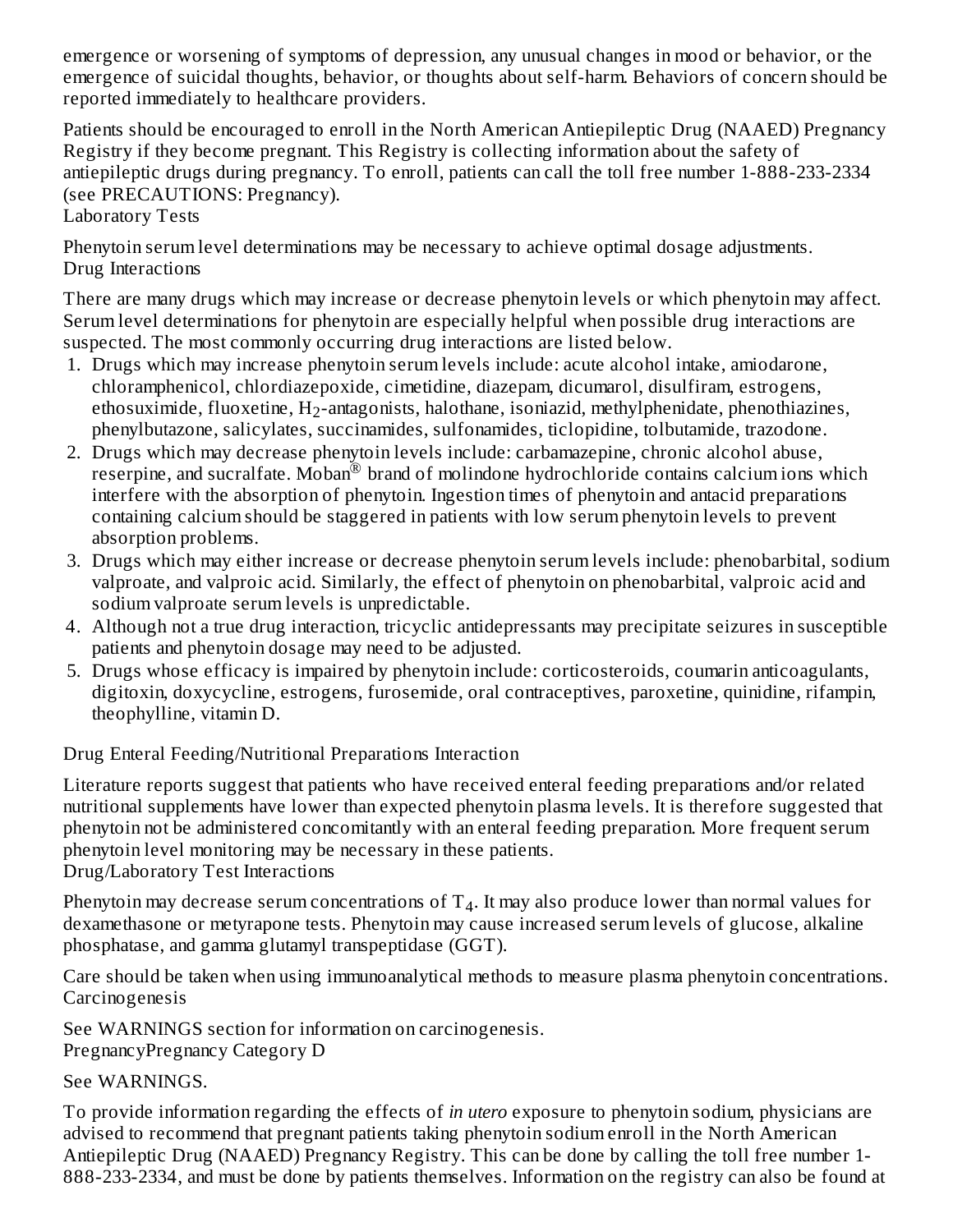the website http://www.aedpregnancyregistry.org/. Nursing Mothers

Infant breast-feeding is not recommended for women taking this drug because phenytoin appears to be secreted in low concentrations in human milk. Pediatric Use

See DOSAGE AND ADMINISTRATION. ADVERSE REACTIONS

**Central Nervous System:** The most common manifestations encountered with phenytoin therapy are referable to this system and are usually dose related. These include nystagmus, ataxia, slurred speech, decreased coordination, and mental confusion. Dizziness, insomnia, transient nervousness, motor twitchings, and headaches have also been observed. There have also been rare reports of phenytoin induced dyskinesias, including chorea, dystonia, tremor and asterixis, similar to those induced by phenothiazine and other neuroleptic drugs.

A predominantly sensory peripheral polyneuropathy has been observed in patients receiving long-term phenytoin therapy.

**Gastrointestinal System:** Nausea, vomiting, constipation, toxic hepatitis and liver damage.

**Integumentary System:** Dermatological manifestations sometimes accompanied by fever have included scarlatiniform or morbilliform rashes. A morbilliform rash (measles-like) is the most common; other types of dermatitis are seen more rarely. Other more serious forms which may be fatal have included bullous, exfoliative or purpuric dermatitis, lupus erythematosus, Stevens-Johnson Syndrome, and toxic epidermal necrolysis (see PRECAUTIONS).

**Hemopoietic System:** Hemopoietic complications, some fatal, have occasionally been reported in association with administration of phenytoin. These have included thrombocytopenia, leukopenia, granulocytopenia, agranulocytosis, and pancytopenia with or without bone marrow suppression. While macrocytosis and megaloblastic anemia have occurred, these conditions usually respond to folic acid therapy. Lymphadenopathy including benign lymph node hyperplasia, pseudolymphoma, lymphoma, and Hodgkin's Disease have been reported (see WARNINGS).

**Connective Tissue System:** Coarsening of the facial features, enlargement of the lips, gingival hyperplasia, hypertrichosis, and Peyronie's Disease.

**Immunologic:** Hypersensitivity syndrome (which may include, but is not limited to, symptoms such as arthralgias, eosinophilia, fever, liver dysfunction, lymphadenopathy or rash), systemic lupus erythematosus, periarteritis nodosa and immunoglobulin abnormalities. OVERDOSAGE

The lethal dose in pediatric patients is not known. The lethal dose in adults is estimated to be 2 to 5 grams. The initial symptoms are nystagmus, ataxia, and dysarthria. Other signs are tremor, hyperreflexia, lethargy, slurred speech, nausea, vomiting. The patient may become comatose and hypotensive. Death is due to respiratory and circulatory depression.

There are marked variations among individuals with respect to phenytoin plasma levels where toxicity may occur. Nystagmus, on lateral gaze, usually appears at 20 mcg/mL, ataxia at 30 mcg/mL, dysarthria and lethargy appear when the plasma concentration is over 40 mcg/mL, but as high a concentration as 50 mcg/mL has been reported without evidence of toxicity. As much as 25 times the therapeutic dose has been taken to result in a serum concentration over 100 mcg/mL with complete recovery. **Treatment** 

Treatment is nonspecific since there is no known antidote.

The adequacy of the respiratory and circulatory systems should be carefully observed and appropriate supportive measures employed. Hemodialysis can be considered since phenytoin is not completely bound to plasma proteins. Total exchange transfusion has been used in the treatment of severe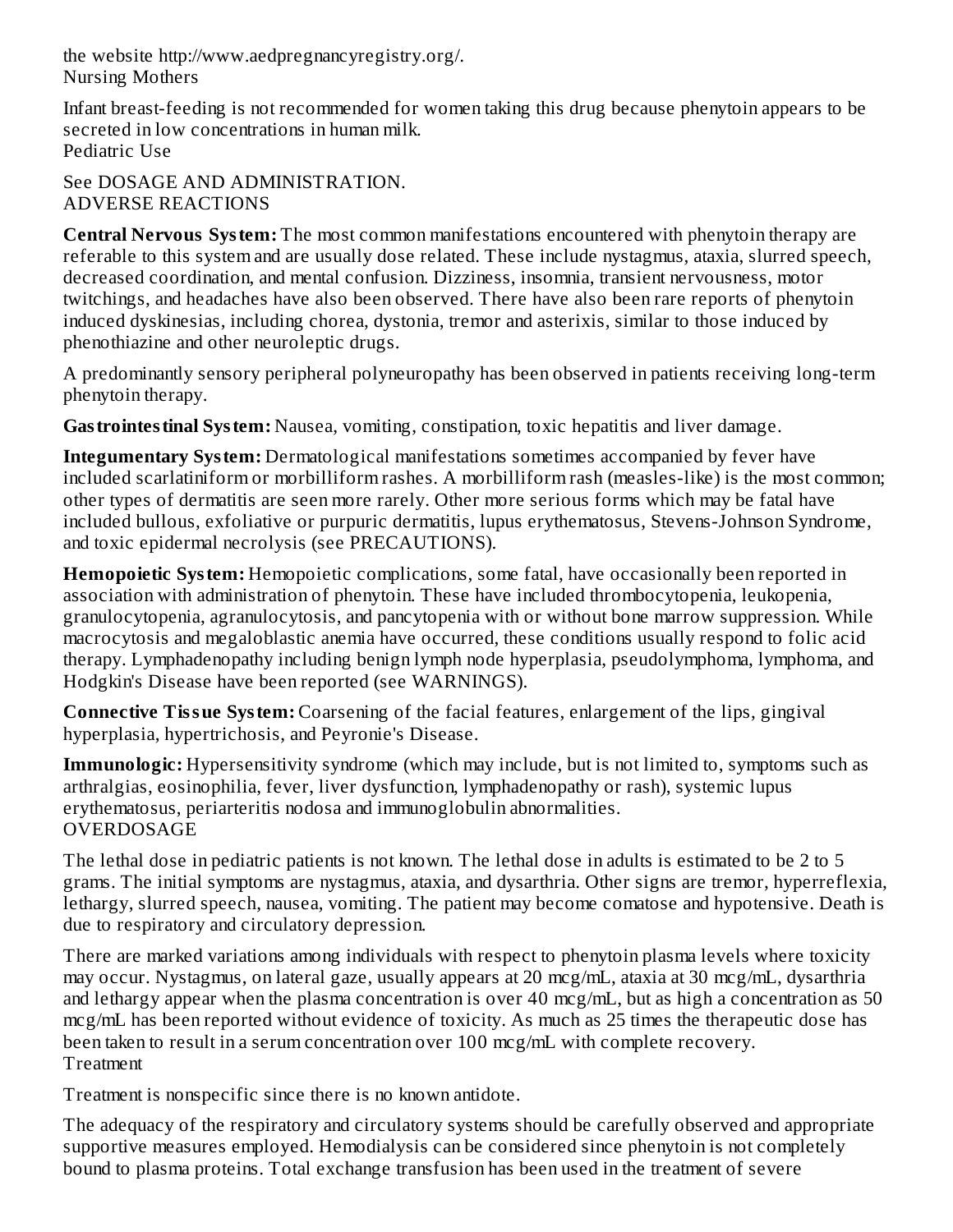intoxication in pediatric patients.

In acute overdosage, the possibility of other CNS depressants, including alcohol, should be borne in mind.

# DOSAGE AND ADMINISTRATION

Serum concentrations should be monitored in changing from extended phenytoin sodium capsules, USP, to prompt phenytoin sodium capsules, USP, and from the sodium salt to the free acid form.

Extended phenytoin sodium capsules are formulated with the sodium salt of phenytoin. Because there is approximately an 8% increase in drug content with the free acid form over that of the sodium salt, dosage adjustments and serum level monitoring may be necessary when switching from a product formulated with the free acid to a product formulated with the sodium salt and vice versa. General

Dosage should be individualized to provide maximum benefit. In some cases, serum blood level determinations may be necessary for optimal dosage adjustments — the clinically effective serum level is usually 10 to 20 mcg/mL. With recommended dosage, a period of 7 to 10 days may be required to achieve steady-state blood levels with phenytoin and changes in dosage (increase or decrease) should not be carried out at intervals shorter than 7 to 10 days.

# Adult DosageDivided Daily Dosage

Patients who have received no previous treatment may be started on one 100 mg extended phenytoin sodium capsule three times daily and the dosage then adjusted to suit individual requirements. For most adults, the satisfactory maintenance dosage will be one capsule three to four times a day. An increase up to two capsules three times a day may be made, if necessary. Once A Day Dosage

In adults, if seizure control is established with divided doses of three 100 mg extended phenytoin sodium capsules daily, once a day dosage with 300 mg of extended phenytoin sodium capsules may be considered. Studies comparing divided doses of 300 mg with a single daily dose of this quantity indicated absorption, peak plasma levels, biologic half-life, difference between peak and minimum values, and urinary recovery were equivalent. Once a day dosage offers a convenience to the individual patient or to nursing personnel for institutionalized patients and is intended to be used only for patients requiring this amount of drug daily. A major problem in motivating noncompliant patients may also be lessened when the patient can take this drug once a day. However, patients should be cautioned not to miss a dose, inadvertently.

Only extended phenytoin sodium capsules are recommended for once a day dosing. Inherent differences in dissolution characteristics and resultant absorption rates of phenytoin due to different manufacturing procedures and/or dosage forms preclude such recommendation for other phenytoin products. When a change in the dosage form or brand is prescribed, careful monitoring of phenytoin serum levels should be carried out.

# Loading Dose

Some authorities have advocated use of an oral loading dose of phenytoin in adults who require rapid steady-state serum levels and where intravenous administration is not desirable. This dosing regimen should be reserved for patients in a clinic or hospital setting where phenytoin serum levels can be closely monitored. Patients with a history of renal or liver disease should not receive the oral loading regimen.

Initially, one gram of phenytoin capsules is divided into three doses (400 mg, 300 mg, 300 mg) and administered at 2 hour intervals. Normal maintenance dosage is then instituted 24 hours after the loading dose, with frequent serum level determinations. Pediatric Dosage

Initially, 5 mg/kg/day in two or three equally divided doses, with subsequent dosage individualized to a maximum of 300 mg daily. A recommended daily maintenance dosage is usually 4 to 8 mg/kg. Children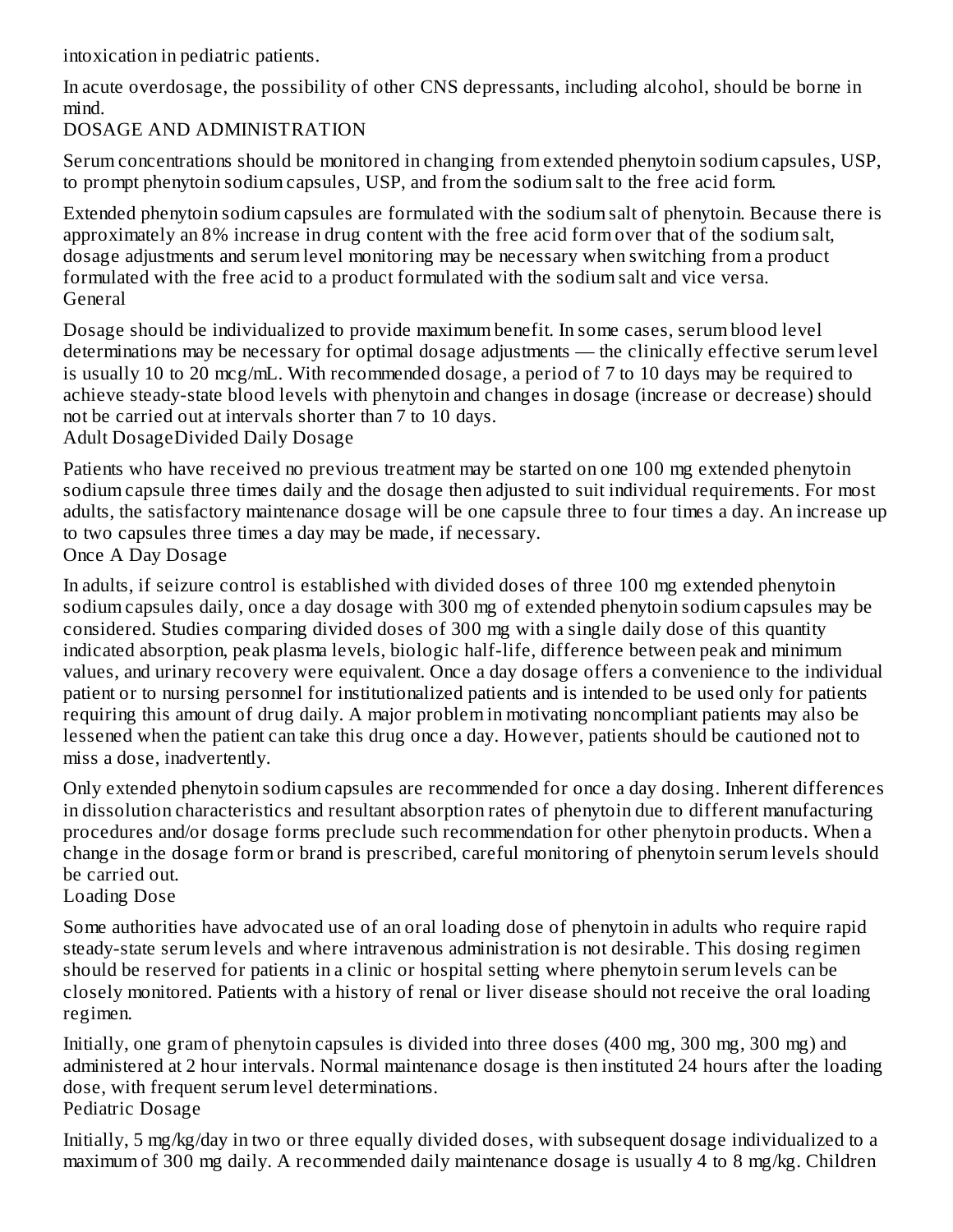over 6 years old and adolescents may require the minimum adult dose (300 mg/day). HOW SUPPLIED

Extended Phenytoin Sodium Capsules, USP are available containing phenytoin sodium equivalent to 100 mg of phenytoin, USP.

The 100 mg capsule is a hard-shell gelatin capsule with a light lavender opaque cap and white opaque body filled with one white to off-white capsule-shaped tablet. The capsule is axially printed with **MYLAN** over **1560** in black ink on both the cap and body. They are available as follows:

NDC 0378-1560-01 bottles of 100 capsules

NDC 0378-1560-10 bottles of 1000 capsules

# **Store at 20° to 25°C (68° to 77°F). [See USP Controlled Room Temperature.]**

# **Protect from light and moisture.**

Dispense in a tight, light-resistant container as defined in the USP using a child-resistant closure.

U.S. Patent No. 6,274,168 U.S. Patent No. 6,620,432

Mylan Pharmaceuticals Inc. Morgantown, WV 26505

REVISED NOVEMBER 2009 PHNY:R10

#### **PRINCIPAL DISPLAY PANEL - 100 mg**

**NDC** 0378-1560-01

**EXTENDED PHENYTOIN SODIUM CAPSULES, USP 100 mg**

100 CAPSULES **(Rx only)**

Each capsule contains: Phenytoin sodium, USP **. . . . .** 100 mg

Dispense in a tight, light-resistant container as defined in the USP using a child-resistant closure.

Keep container tightly closed.

**Keep this and all medication out of the reach of children.**

**Store at 20° to 25°C (68° to 77°F). [See USP Controlled Room Temperature.]**

#### **Protect from light and moisture.**

**Usual Dosage:** See accompanying prescribing information.